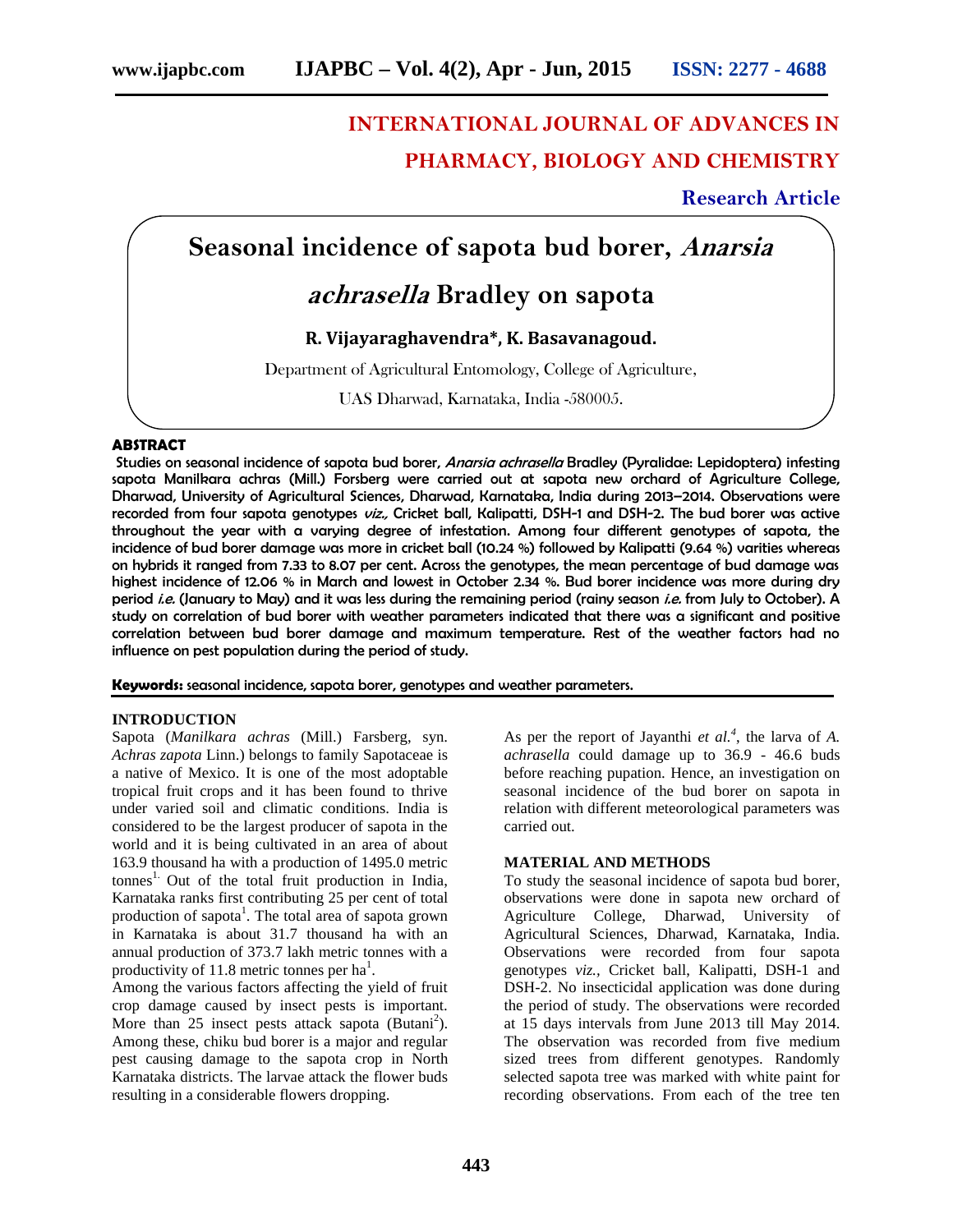twigs were selected and in each twig all the flower buds were observed for the incidence of bud borer. The number of total and damaged flower buds per twig of each variety was counted for computing the percentage of infestation by using formula:

Percent flower buds damaged =

Number of damaged flower buds x 100 Total number of flower buds observed

#### **RESULTS AND DISCUSSION**

The larva of *A. achrasella* was found damaging flower buds throughout the year. During the investigation larva was found boring into flower buds at the base of the contents inside so that a bored hole is seen on flower buds (Fig 1). It feeds on unopened flower buds and contents of ovary. Usually one larva was found in each infested flower bud and all stages

of larvae were found boring flower buds resulting in considerable loss of buds and flower buds of sapota were found to dry up and drop down. The seasonal incidence of bud borer on four different genotypes of sapota was observed throughout the year.

The incidence of bud borer (Table-1) was more in Cricket ball 10.24 % followed by Kalipatti 9.64 %, DSH-1 8.07 % and DHS-2 (7.33 %) bud damage. Across the four genotypes, the mean percentage of bud damage was ranged from 2.34 to 12.06 percent. Maximum incidence (12.06%) was recorded during March whereas lowest incidence (2.34%) was recorded during October. The perusal of the data clearly reveals that the bud borer incidence was more during dry period *i.e.* (January to May) and it was less during the remaining period (low during rainy season *i.e.* from July to October).

**Table 1 Seasonal incidence of sapota bud borer,** *Anarsia achrasella* **damage during 2013-14 on different genotypes**

| SI.<br>No.     | Month        | Fortnight    | Per cent flower bud |           |              |       | Mean  |
|----------------|--------------|--------------|---------------------|-----------|--------------|-------|-------|
|                |              |              | <b>Cricket Ball</b> | Kalipatti | <b>DHS-1</b> | DHS-2 |       |
| $\mathbf{1}$   | June-2013    | $\mathbf I$  | 12.33               | 9.93      | 7.41         | 8.33  | 8.01  |
| $\mathbf{2}$   |              | $\mathbf{I}$ | 5.61                | 7.50      | 6.54         | 5.28  |       |
| $\overline{3}$ | July         | $\mathbf I$  | 5.40                | 6.53      | 5.26         | 6.07  | 6.14  |
| $\overline{4}$ |              | $\rm II$     | 5.22                | 4.85      | 4.01         | 5.30  |       |
| 5              | August       | $\bf I$      | 5.16                | 3.52      | 2.81         | 4.48  | 3.53  |
| 6              |              | $\rm II$     | 4.26                | 3.63      | 2.63         | 3.85  |       |
| $\tau$         | September    | $\bf I$      | 3.58                | 4.07      | 3.09         | 3.15  | 3.85  |
| $\,8\,$        |              | $\rm II$     | 4.87                | 5.24      | 3.80         | 3.09  |       |
| 9              | October      | $\mathbf I$  | 6.13                | 8.78      | 4.18         | 4.07  | 2.34  |
| 10             |              | $\rm II$     | 7.89                | 6.41      | 7.91         | 2.56  |       |
| 11             | November     | $\mathbf I$  | 10.22               | 7.75      | 6.76         | 5.82  | 4.44  |
| 12             |              | $\rm II$     | 13.46               | 8.23      | 8.29         | 7.02  |       |
| 13             | December     | $\mathbf I$  | 11.11               | 9.64      | 7.52         | 8.18  | 7.00  |
| 14             |              | $\rm II$     | 10.82               | 11.25     | 6.38         | 8.52  |       |
| 15             | January-2014 | $\mathbf{I}$ | 13.82               | 11.61     | 9.54         | 9.91  | 8.39  |
| 16             |              | $\rm II$     | 12.74               | 11.85     | 11.25        | 10.37 |       |
| 17             |              | $\mathbf I$  | 17.56               | 13.32     | 12.26        | 10.55 | 9.71  |
| 18             | February     | $\rm II$     | 15.29               | 14.13     | 14.58        | 12.40 |       |
| 19             | March        | $\mathbf I$  | 19.25               | 17.91     | 13.95        | 16.50 | 12.06 |
| 20             |              | $\rm II$     | 17.23               | 16.58     | 14.36        | 15.55 |       |
| 21             |              | $\mathbf I$  | 14.81               | 15.26     | 13.95        | 8.07  | 9.09  |
| $22\,$         | April        | $\rm II$     | 10.52               | 14.30     | 9.80         | 6.12  |       |
| $23\,$         |              | $\mathbf I$  | 9.30                | 8.63      | 8.15         | 5.33  | 9.26  |
| 24             | May          | $\rm II$     | 9.25                | 10.50     | 9.28         | 5.50  |       |
|                | Mean         |              | 10.24               | 9.64      | 8.07         | 7.33  |       |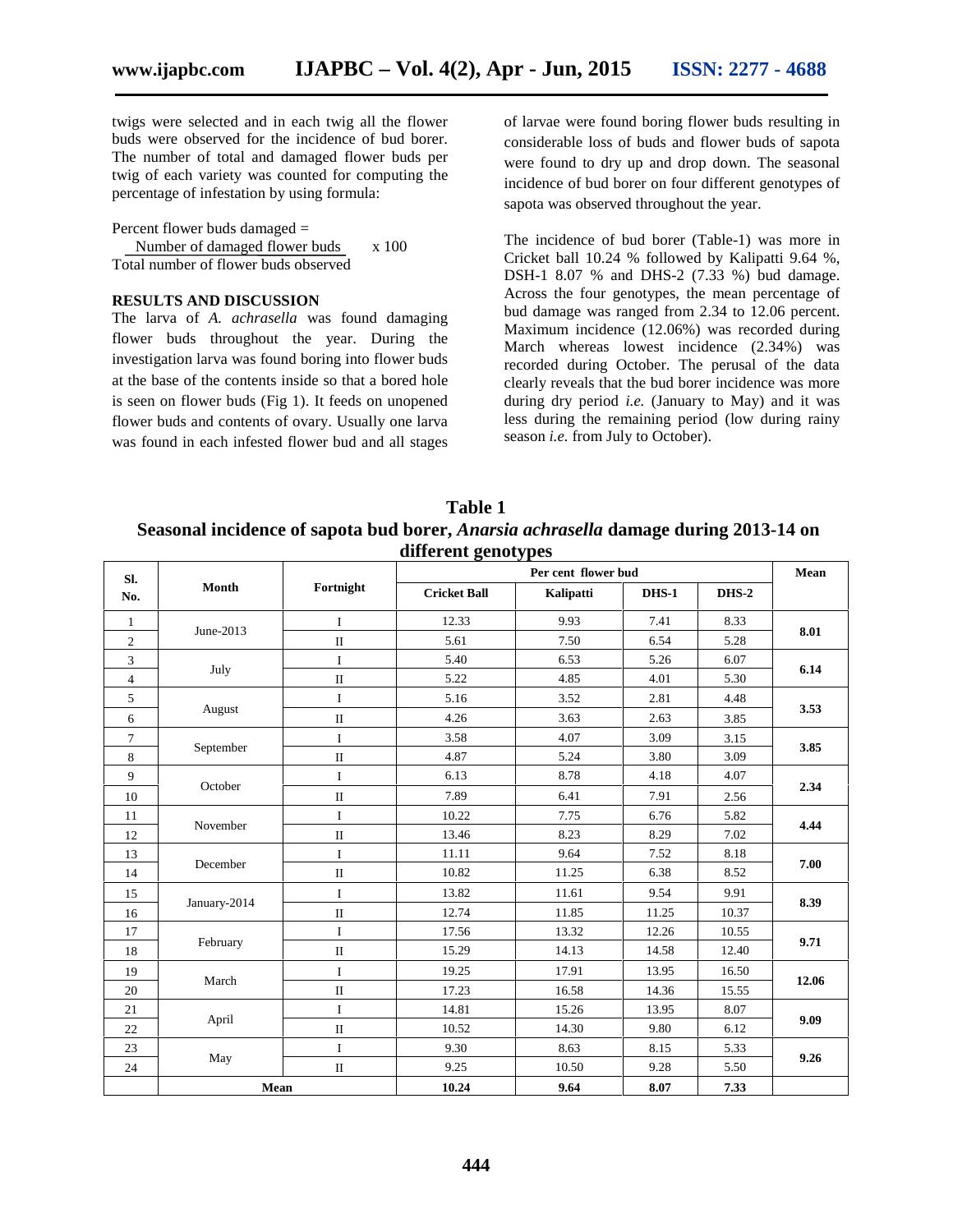| * * * * * * *<br>Correlation co-efficient between sapota bud borer, <i>Anarsia achrasella</i> and weather<br>parameters during 2013-14 |                                                |                                               |                                                     |                                             |                   |  |  |  |  |  |  |  |
|----------------------------------------------------------------------------------------------------------------------------------------|------------------------------------------------|-----------------------------------------------|-----------------------------------------------------|---------------------------------------------|-------------------|--|--|--|--|--|--|--|
| Weather data<br><b>Varieties</b>                                                                                                       | <b>Maximum</b><br>temperature<br>$(^{\circ}c)$ | <b>Minimum</b><br>temperature<br>$(^\circ c)$ | <b>Morning Relative</b><br>humidity $(\frac{6}{6})$ | <b>Evening Relative</b><br>humidity $(\% )$ | Rain fall<br>(cm) |  |  |  |  |  |  |  |
| Cricket ball                                                                                                                           | $0.546**$                                      | $-0.154$                                      | $-0.691**$                                          | $-0.639**$                                  | $-0.429*$         |  |  |  |  |  |  |  |

**Table 2**

DHS-2  $\vert$  0.757\*\*  $\vert$  -0.096  $\vert$  -0.813\*\*  $\vert$  -0.759\*\*  $\vert$  -0.455\*  $\vert$ \*\* Correlation is significant at the 0.01 level (2-tailed)

Kalipatti |  $0.606**$  -0.051 -0.687\*\* | -0.622\*\* | -0.342 DHS-1  $0.652**$   $0.02$   $0.665**$   $0.578**$   $0.269$ 

\* Correlation is significant at the 0.05 level (2-tailed)



**Fig 1 Symptoms of damage, larva of** *Anarsia achrasella* **on sapota flower buds**

These results are in line with the findings of  $Dongre<sup>3</sup>$ was reported maximum bud damage during second fortnight of March and Sathish *et al.<sup>5</sup> ,* was reported minimum incidence during first fortnight of October to maximum during second fortnight of March. Rasiklal<sup>'</sup> *et al.*, reported that bud damage was more during January to May month. Correlation of bud borer with weather parameters indicated that there was a significant (Table-2) and positive correlation between bud borer damage and maximum temperature in all genotypes  $(r= +0.54$ (Cricket ball), 0.60 (Kalipatti), DHS-1 (0.65) and DHS-2 (0.75)) which is in agreement with the findings of Sushil Kumar and Bhatt<sup>6</sup>. Sathish<sup>5</sup> et al., reported that there was a significant and positive correlation between bud borer damage and maximum temperature. Rest of the weather factors *viz.,* minimum temperature, relative humidity and rain fall had no influence on pest population during the period of study.

#### **CONCLUSION**

The activity of bud borer observed throughout the year with peak activity during March. Clearly indicates that there was influence of weather factor i.e. maximum temperature was played an imported role on bud damage of *A. achrasella* on sapota.

#### **REFERENCES**

- **1.** Anonymous, 2014, Indian Horticultural Data Base, *National Horticultural Board*, Gurgaon, India, pp. 125.
- 2. Butani DK, Insect and Fruits. Periodical Expert Book Agency, Delhi, 1979, pp. 87-94.
- 3. Dongre, MS, Biology of chiku moth, *Nephopteryx eugraphella* Ragonot (Lepidoptera: Phycitidae), extent of damage caused by major pests and framing of crop pest map on sapota. *M.Sc. (Agri.) Thesis,* Navsari Agricultural University, Navsari, Gujarat, 2011.